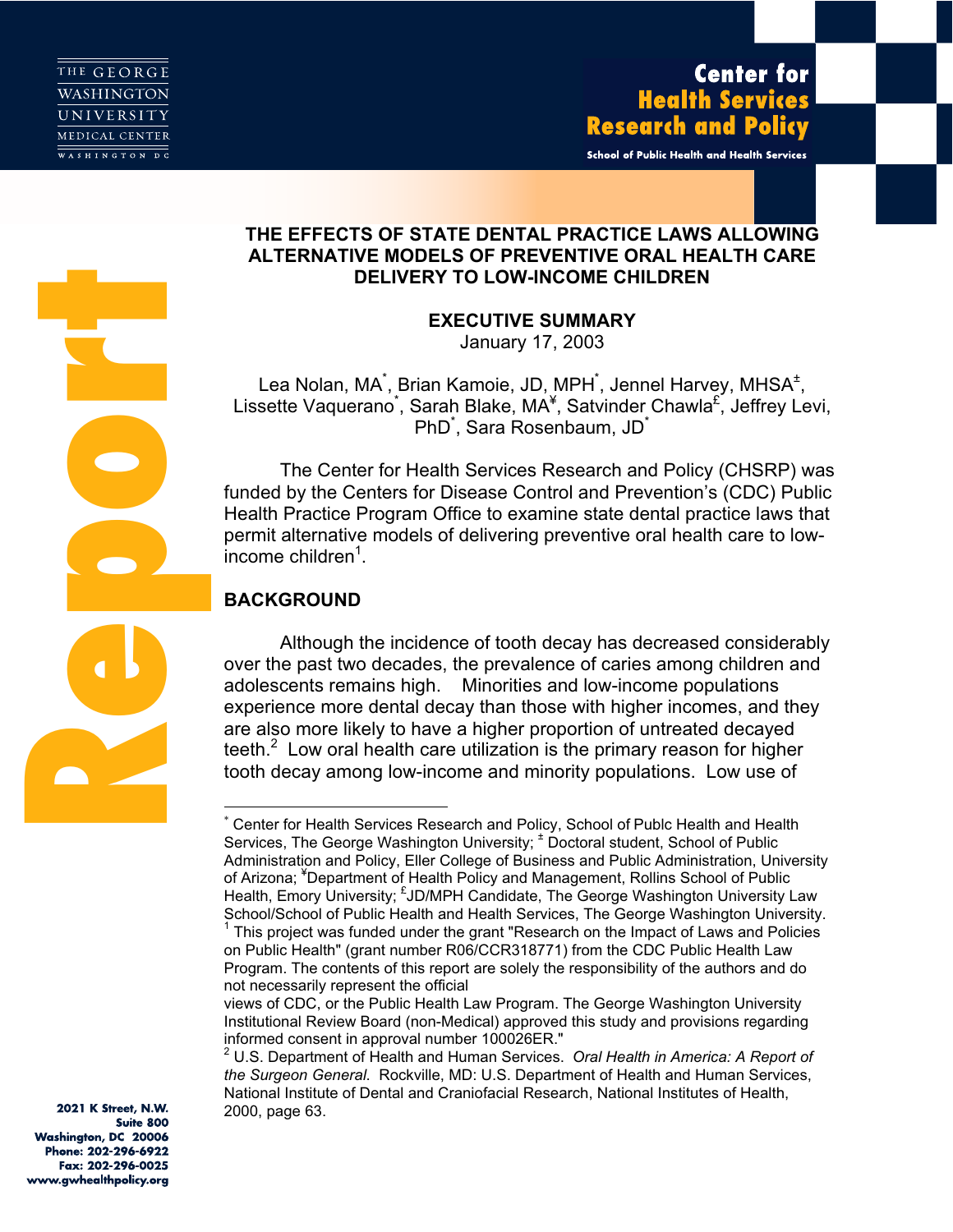dental services among low-income and minority children is related to several factors that reduce their access to such services, which include low dentist Medicaid participation, shortage of dentists, mal-distribution of dentists, restrictive state laws, patients' lack of health insurance, and families' lack of understanding and awareness of the need for preventive oral health care.

# PROJECT OVERVIEW

# Project Purpose

The purpose of this project was to examine state dental practice laws and the extent to which they encourage alternative models of delivering preventive oral health care. This project encompassed two distinct study components: 1) an analysis of existing state dental statutes and regulations; and 2) case studies to examine the enactment of public health-oriented provisions encouraging alternative models of delivering preventive oral health care to low-income children; and the development and implementation of such alternative models.

## METHODS

## Review State Dental and Medical Practice Laws

We reviewed state dental practice acts for the 50 states and the District of Columbia to determine how they address the delivery of preventive oral health care services by dentists and dental hygienists. $3$ We also examined any applicable exemptions for physicians and nurses to deliver oral health care. In addition, we reviewed the statutes for supervision requirements for dental hygienists, consultation between dentists and hygienists when delivery of oral health services is unsupervised or independent, and the educational and competency requirements for dental hygienists.

## Case Studies

 $\overline{a}$ 

We opted to study six states that had: 1) enacted a statute that permitted/encouraged an alternative model; and/or 2) had or had not yet implemented the alternative model. We chose to examine two types of

 $^3$  We reviewed state dental and medical practice laws during 2000-2001. The full report contains a full description of the scope of our review.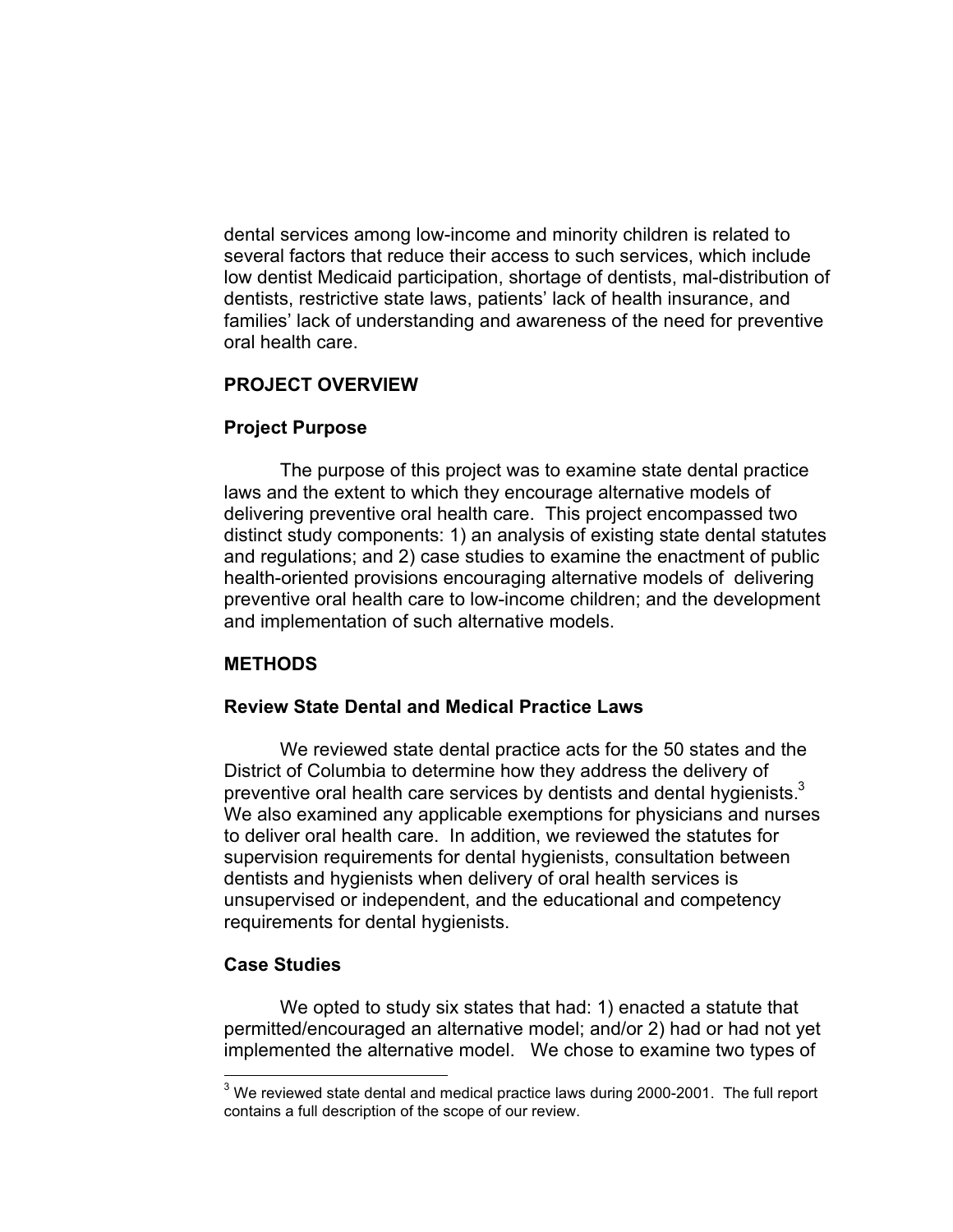alternative models: 1) a model that uses dental hygienists working under either general supervision or without a dentist's supervision (but not independent practice) to provide preventive services; and 2) a model that uses physicians to provide screening, education, and in some cases, topical fluoride application to very young children. Our study states included Connecticut, Iowa, New Mexico, North Carolina, South Carolina, and Washington.

### **FINDINGS**

 $\overline{a}$ 

#### Analysis of State Health Professions Laws

The licensing of dentists, as with other health professionals, is governed by state law. Health professions licensing statutes are implemented by boards dominated by the relevant professionals themselves.<sup>4</sup> In the case of dental practice, definitions and scope of practice provisions become important when considering the role of dental hygienists. Generally, dental hygienists are subject to governance by boards of dentistry, which define and in many jurisdictions limit the scope of permissible practice.

The licensing system and self-regulation by the dental and medical professions have profound implications for low-income children. In many jurisdictions, state laws restrict the delivery of preventive oral health care to dentists. In other jurisdictions, restrictive licensing laws restrict the scope of practice of dental hygienists. These legal restrictions operate as a barrier to the provision of preventive oral health services to low-income children by limiting the number of individuals who can provide such services.

Although some states have begun to loosen their practice acts to allow dental auxiliaries to perform more preventive oral health services, these focus primarily on hygienists. Many jurisdictions require a dentist to be on-site and sign-off on preventive oral health services provided by dental auxiliaries. Although many state dental licensing laws provide exemptions for the delivery of preventive oral health care by physicians, other obstacles limit such delivery (e.g., training and equipment).

 $^4$  See Furrow et al., Health Law. 2000. St. Paul, Minnesota: West Group Publishing, at<br>59 *See also* Orentlicher D. "The Role of Professional Self Requlation" in *Requlation of* 59. See also Orentlicher D, "The Role of Professional Self Regulation" in Regulation of the Healthcare Professions at 129 (Timothy S. Jost, ed. 1997).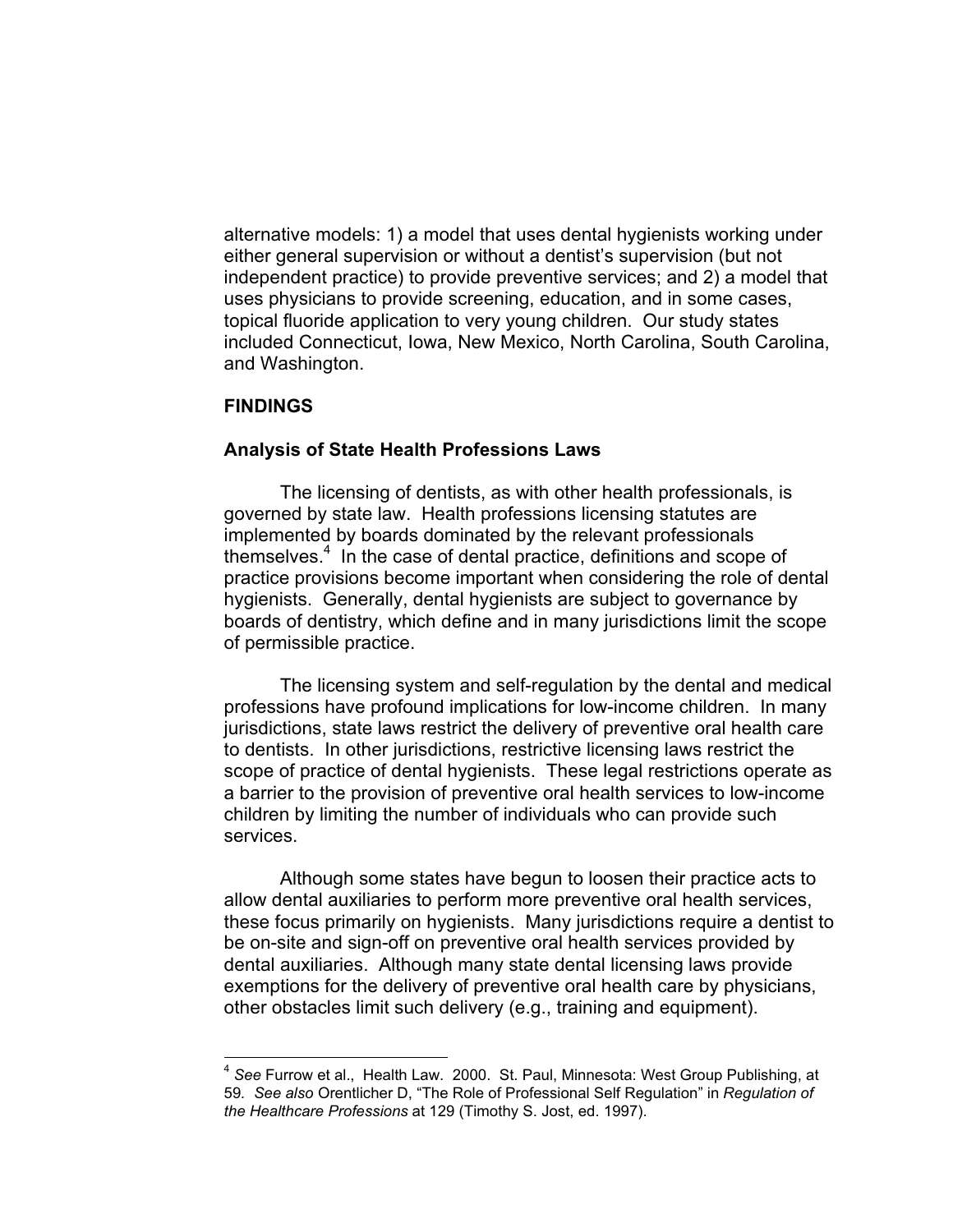## State Options

Our analysis revealed that states have elected to use one of three options in changing existing laws to allow for alternative models of oral health care delivery: 1) a state legislature can pass a new statute that explicitly permits an alternative model; 2) a state agency or dental/medical board can establish new regulations or rules (based on existing law) allowing an alternative model; and 3) a state agency, dental/medical board, or group of providers can reinterpreting an old law or set of regulations/rules, usually with a broader interpretation, and implement an alternative model.

#### Supervision Requirements for Dental Hygienists

Two key issues stand out in the design of alternative delivery models for the delivery of preventive health services to low-income children: 1) whether a dentist has to be on the premises when services are provided; or 2) whether a dentist has to sign-off on the work performed prior to patient discharge.

The review of the dental practice laws demonstrates that for the four identified preventive oral health services, most state dental practice laws require supervision of a dentist at some level (direct, indirect, general) for the delivery of preventive oral health services by dental hygienists. Colorado has an independent practice law that allows dental hygienists to provide oral health services without the supervision of a dentist, and Washington state allows independent practice under certain conditions. The more restrictive the supervisory requirements are, the less flexibility states will have in designing alternate models of preventive oral health delivery by dental hygienists. The efforts to control dental auxiliaries by procedure and varying degrees of supervision lead to confusion in what can be done, where, with what level of supervision and approval. This confusion, in itself, is a deterrent to designing alternate delivery models.

## Case Studies

Our findings reveal that making a change in the law does not result in an *immediate* change to the oral health care delivery system. In fact, in three of the cases (IA, NC, and WA) the alternative model could be developed without the creation of a new public health-oriented law. In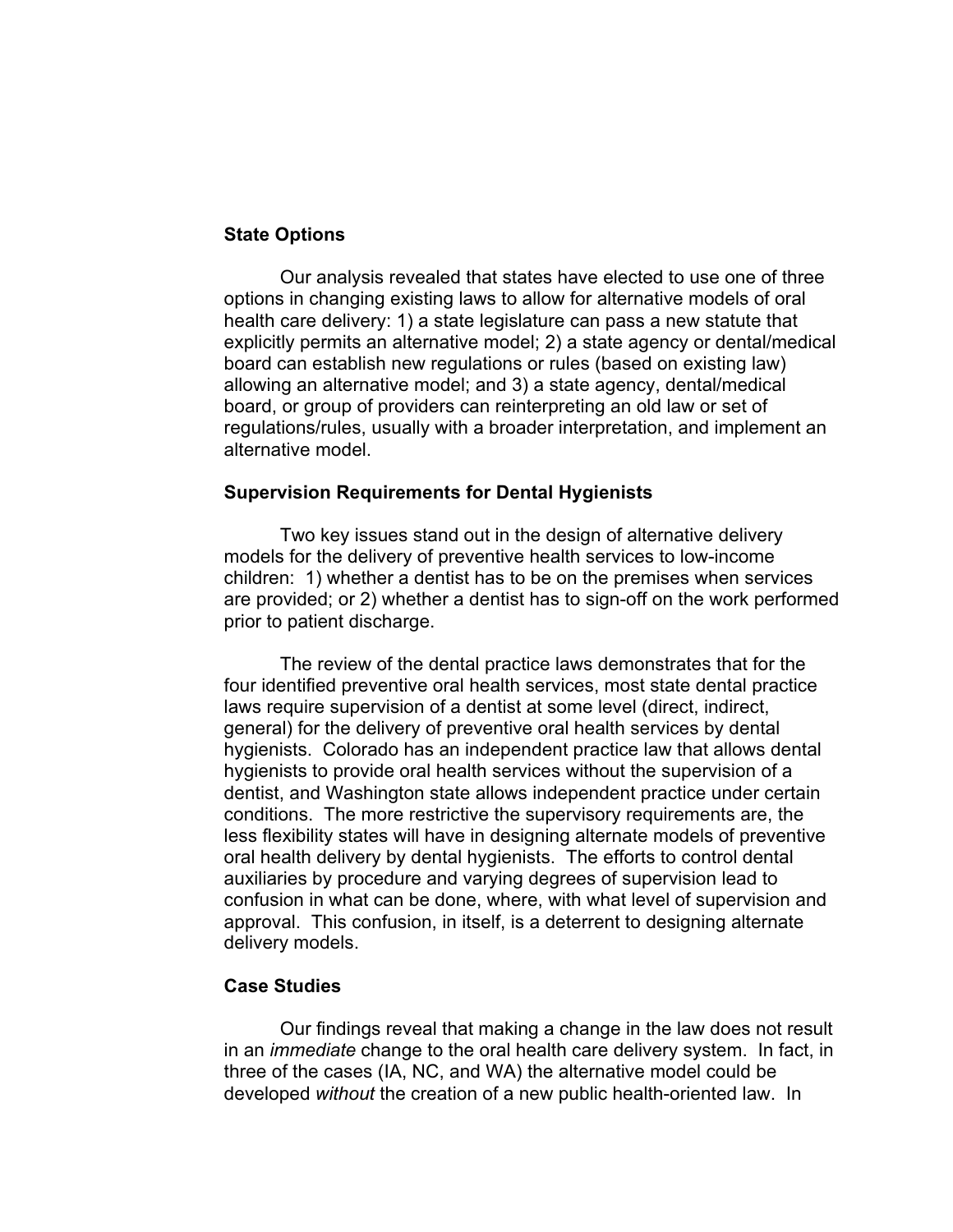these states, existing dental and medical practice laws, accompanied by changes to rules, regulations, or administrative policies, were sufficient to permit a new model. In the remaining cases the alternative model could not be pursued unless the law was changed. Where laws are changed, it may take a substantial amount of time for the dental profession and the market to respond to such changes. However, in all cases we learned that the success of the alternative oral health care models lay not merely in the laws themselves, but in certain factors essential to their implementation.

Our findings suggest that a combination of essential factors is required for the implementation of an alternative oral health care delivery model, whether or not a new public health-oriented law has been enacted. The factors that facilitated the implementation of alternative models for delivering preventive oral health care are summarized below:

- Gaining the support of dentists, either through their organizational representatives or through the leadership of individual dentists is perhaps the most important factor in the success of an alternative model.
- Creating a reimbursement mechanisms for providers in the alternative model.
- Gaining state Medicaid agency support is essential.
- The lack of a formal referral mechanism severely hindered the successful implementation of most of the alternative models.
- The type of alternative model may predetermine how easily it is implemented in a state.
- Alternative models that utilize an **incremental approach** seem to have more success.
- Outreach and training are necessary.
- Professional recognition and acceptance of the need for the alternative model.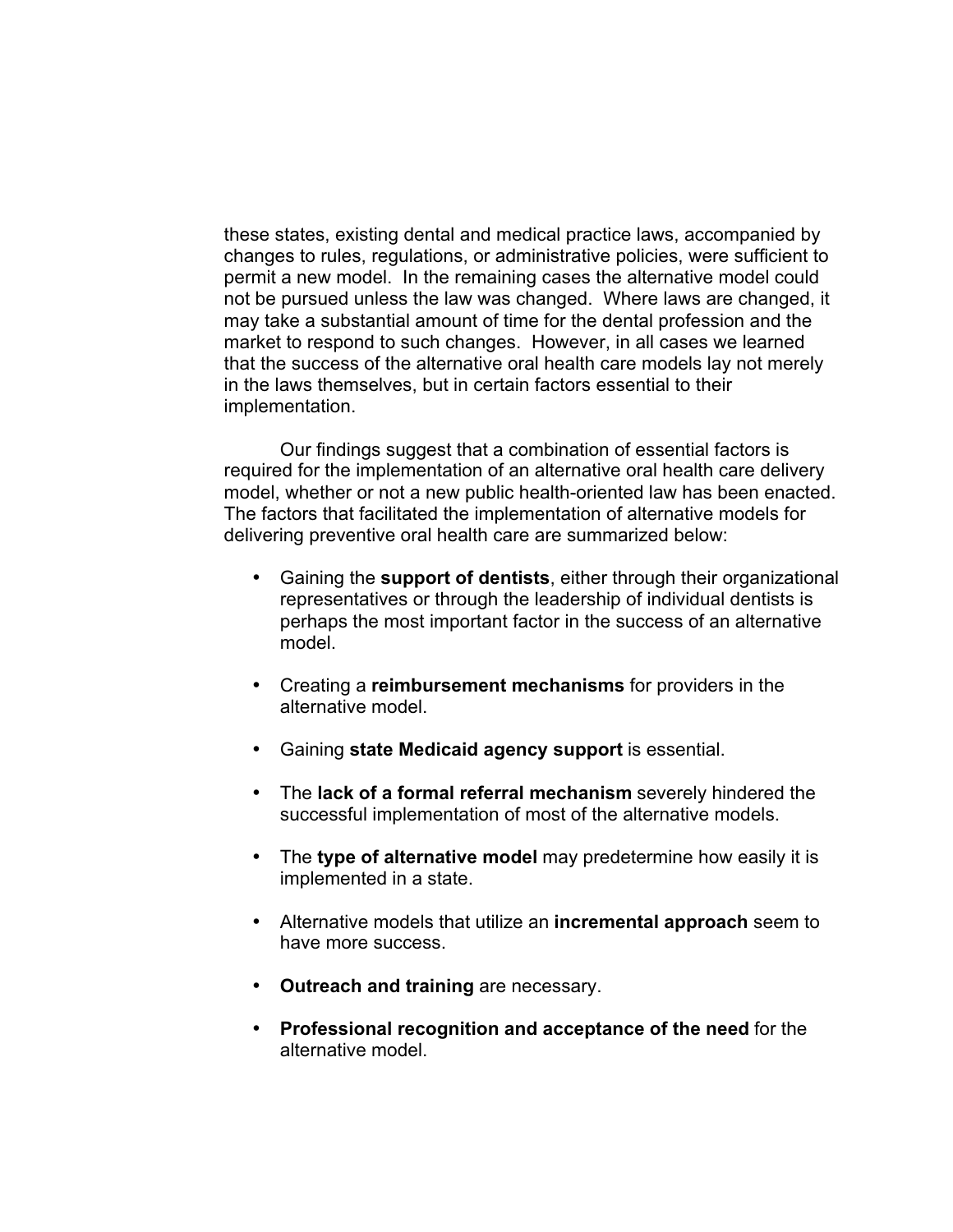### **CONCLUSION**

The alternative models we studied have had little impact on the preventive oral health care delivery systems in our study states. In states with dental hygienist alternative models (CT, NM, and SC), the law and models have not yet significantly changed the way that dental hygienists work. In all three states, dental hygienists provide the same services they did before the law or model was enacted or implemented (e.g., treatment planning, prophylaxis, and care coordination). Prior to the law, dental hygienists worked under some degree of supervision by a dentist, and they continue to do so currently. Until a reimbursement mechanism can be instituted, thus creating a provider number to allow for direct billing, dental hygienists will be forced to maintain their ties to a dentist of record. As we have seen, this can encourage the old models of general supervision (or indirect supervision), and discourage increased access since dental hygienists interested in the alternative model will have to rely on a dentist to bill for their services.

Given the arduous task of implementing an alternative oral health care model, and the slow progress that accompanies such an endeavor, we conclude that states planning to undertake such an effort should be mindful of several factors: 1) it is difficult to make changes in the scope of practice of one class of professionals who are overseen by a different group of professionals; 2) action should be taken at deliberate speed, and incremental steps should be made; 3) preventive oral health care providers operating within the model must have the ability to self-regulate; 4) viable funding mechanisms must be set up prior to implementing the program; and 5) careful consideration should be given to the type of model the state seeks to implement, the types of providers it will include, and the political viability of such a model.

#### RECOMMENDATIONS

This study did not focus on dentist workforce training and supply issues, and, therefore, our recommendations do not address these factors. Instead we focus on those elements that facilitate the development and implementation of alternative models of delivering preventive oral health care services.

*•* Public health leadership is needed to create a greater awareness of the need for oral health among poor children.